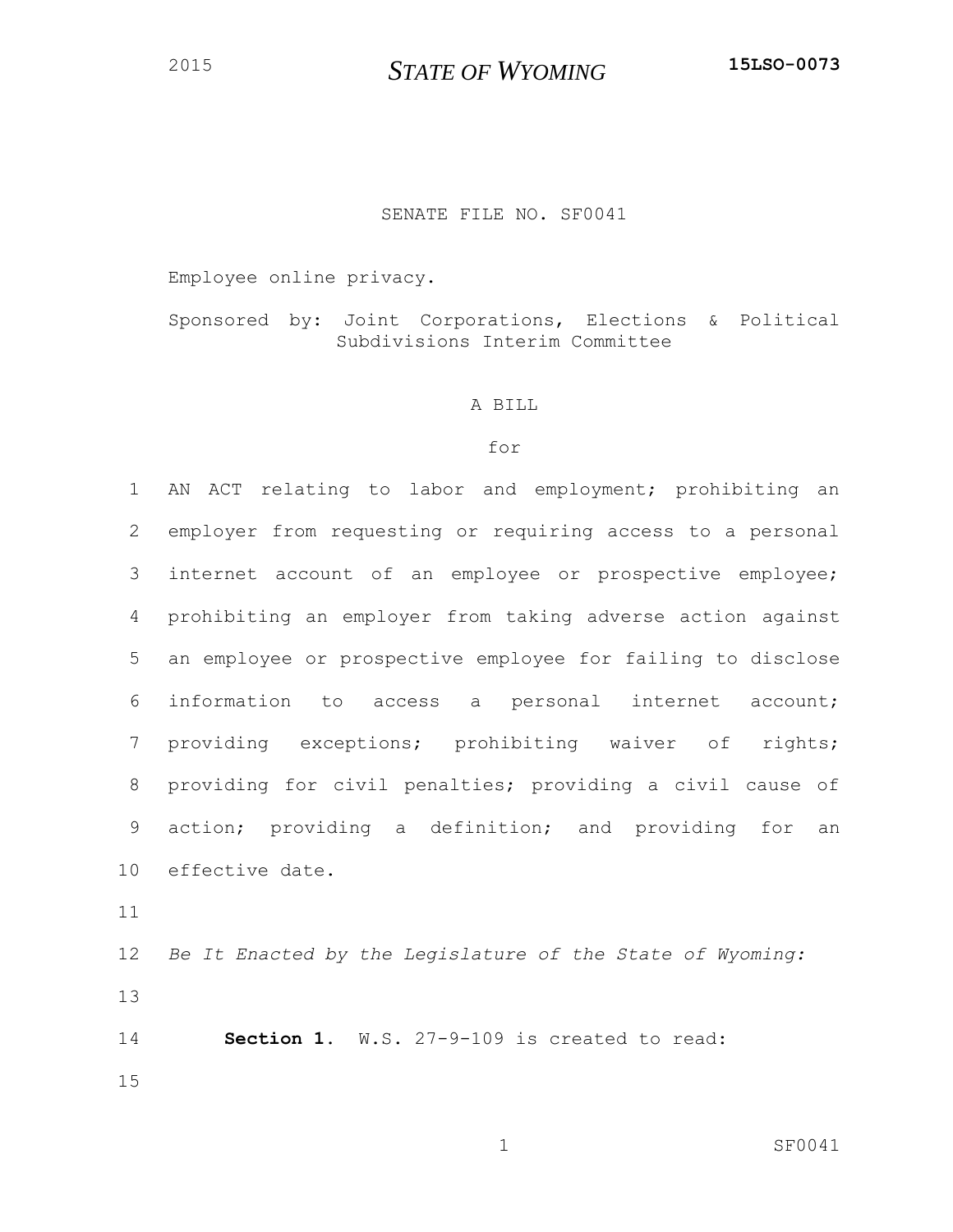**27-9-109. Employee online privacy.**  (a) An employer shall not request or require any employee or prospective employee to disclose any username, password or other means for viewing or accessing the information contained on an employee's or prospective employee's personal internet account except as provided by paragraph (c)(iii) of this section. (b) An employer shall not take adverse action, fail to hire or otherwise penalize an employee or prospective employee for failure to disclose information protected under subsection (a) of this section. (c) This section does not prohibit an employer from: (i) Requesting or requiring an employee to disclose a username, password or other means for accessing an internet account or service provided by the employer, set up by the employee at the employer's request or used

primarily for an employer's business purposes;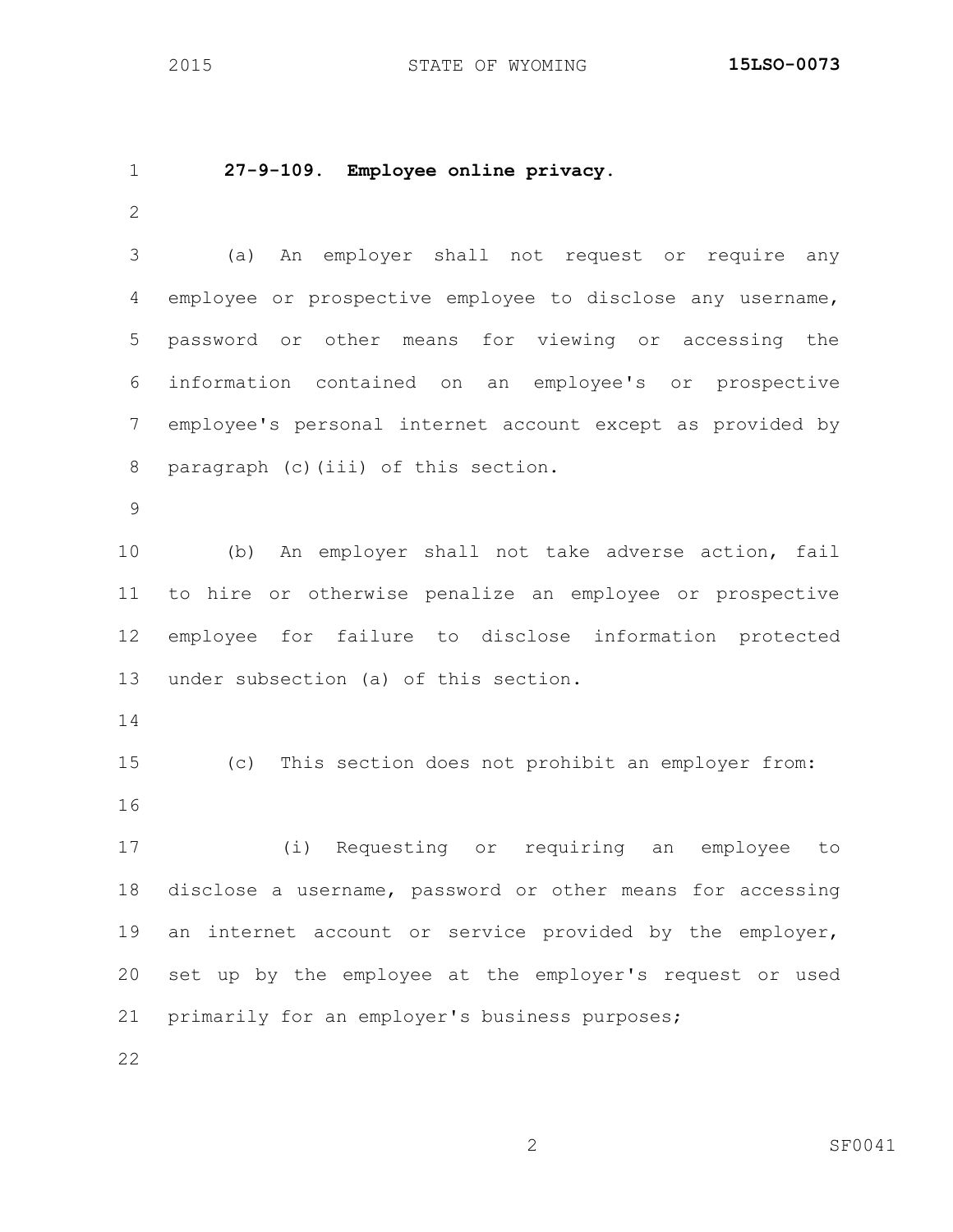(ii) Requesting or requiring an employee to allow viewing of the employee's personal internet account or information contained on the account as cooperation in the employer's work-related investigation if: (A) The employer is conducting an investigation, based upon receipt of reliable and reasonable information regarding employee misconduct, as defined by W.S. 27-3-102(a), which requires viewing of the

 employee's personal internet account or information contained on the account;

 (B) The viewing of the employee's personal internet account or information contained on the account is reasonably necessary to make a factual determination in the course of conducting a reasonable investigation;

18 (C) The employer does not request, require, suggest or cause the employee to grant access to or disclose information that allows access to the employee's or prospective employee's personal internet account or service; and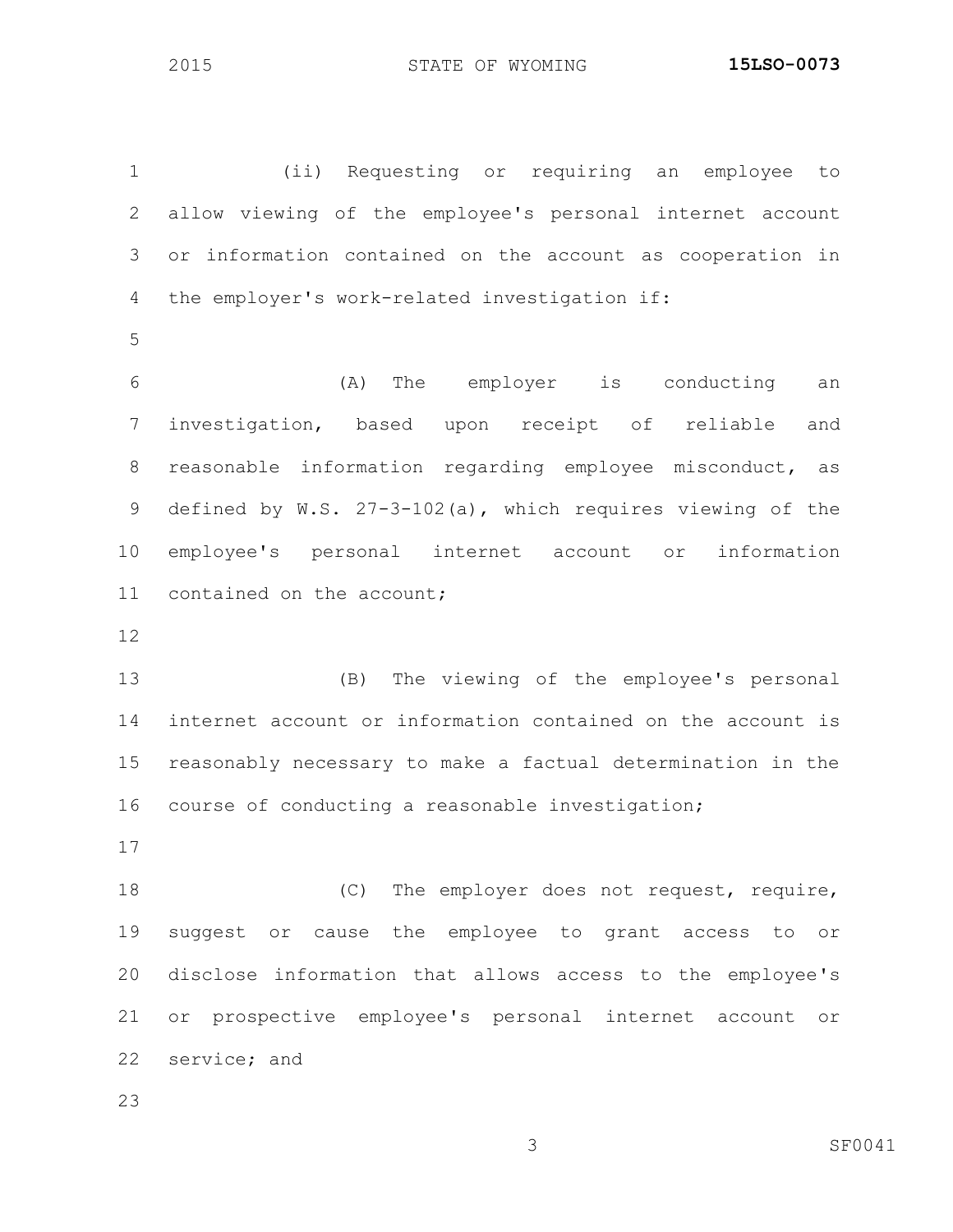(D) An employer exercising its rights under this paragraph shall use any information obtained through viewing of the employee's personal internet account or information contained on the account only for the purpose of the investigation or a related proceeding. (iii) Requesting a personal email address or a connection with a personal internet account for the purpose of enhancing communications with an employee or prospective employee; (iv) Viewing information about an employee or prospective employee that is available in the public domain; (v) Promulgating, maintaining or enforcing lawful workplace policies governing the use of the employer's network or electronic device paid for in whole by the employer, including policies regarding employee use 20 of personal internet accounts; 

 (vi) Restricting or prohibiting an employee's access to certain websites while using an account, device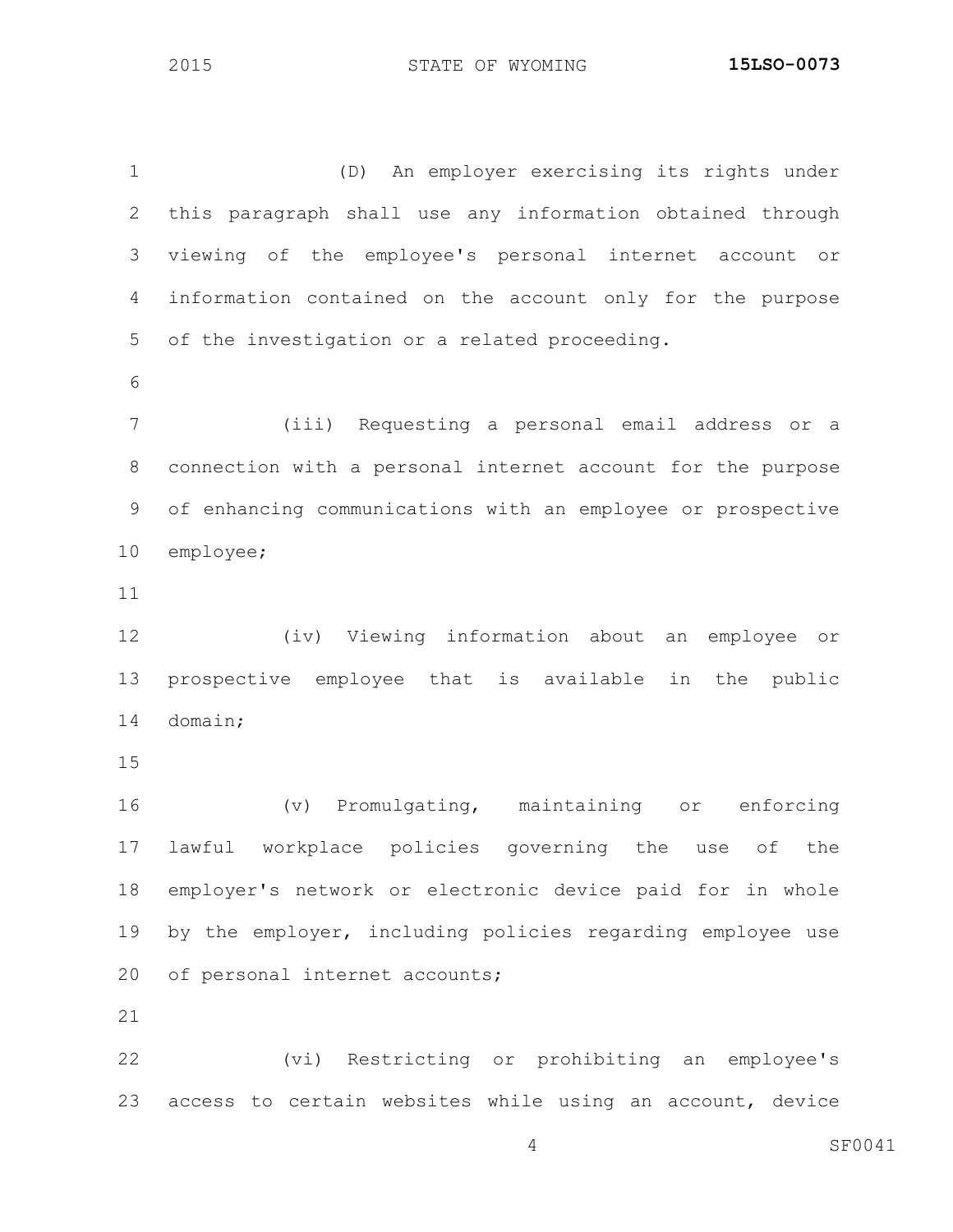STATE OF WYOMING **15LSO-0073**

 or service supplied by, or paid for in whole by, the employer or while using an employer's network or resources; 

 (vii) Monitoring, reviewing, accessing or blocking electronic data stored on an electronic communications device supplied by, or paid for in whole by, the employer or stored on an employer's network.

 (d) No employer shall require an employee or prospective employee to waive or limit any protection granted under this section.

 (e) Following a determination pursuant to W.S. 27-9-106 that an employer has violated any provision of this section, the department may assess a civil penalty in an amount not to exceed one thousand dollars (\$1,000.00) for the first violation and two thousand five hundred dollars (\$2,500.00) for each subsequent violation.

 (f) An employee or prospective employee may bring a civil action against an employer to enjoin any acts in violation of this section and, if they substantially

SF0041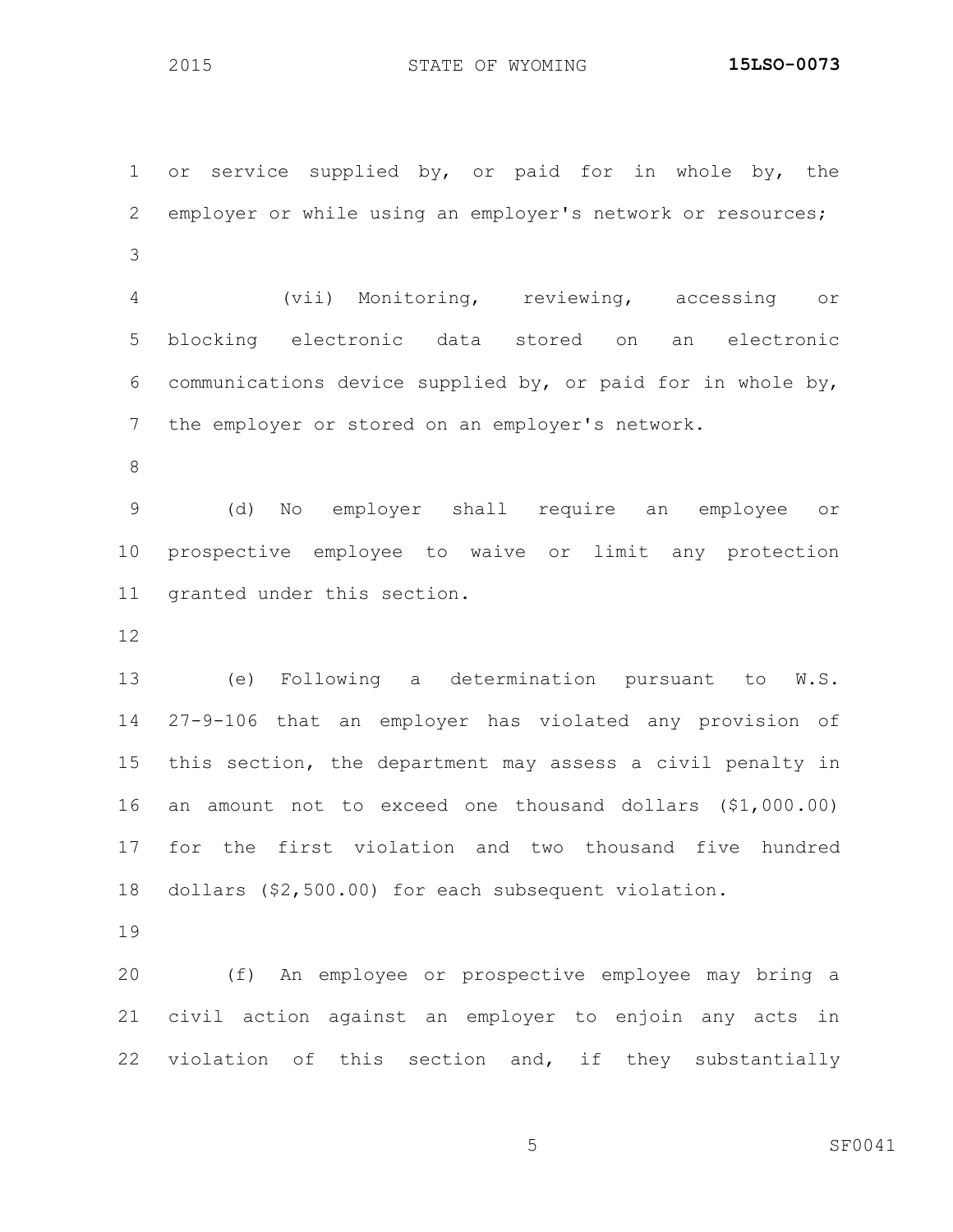prevail, may recover damages, reasonable attorney fees and court costs. (g) For purposes of this section, "personal internet account" means any collection of electronically stored information used or maintained by any employee or prospective employee primarily for personal communications unrelated to the employer's business purposes. **Section 2.** W.S. 27-9-102(c) and (d), 27-9-104(b) and 27-9-105(a) by creating a new paragraph (v) are amended to read: **27-9-102. Definitions.** (c) "Unfair employment practice" shall mean those practices specified as discriminatory or unfair in W.S. 27-9-105 and 27-9-109. 20 (d) As used in W.S. 27-9-101 through  $27-9-106$  27-9-109, "department" means the department of workforce services and the term "director" means the director of the